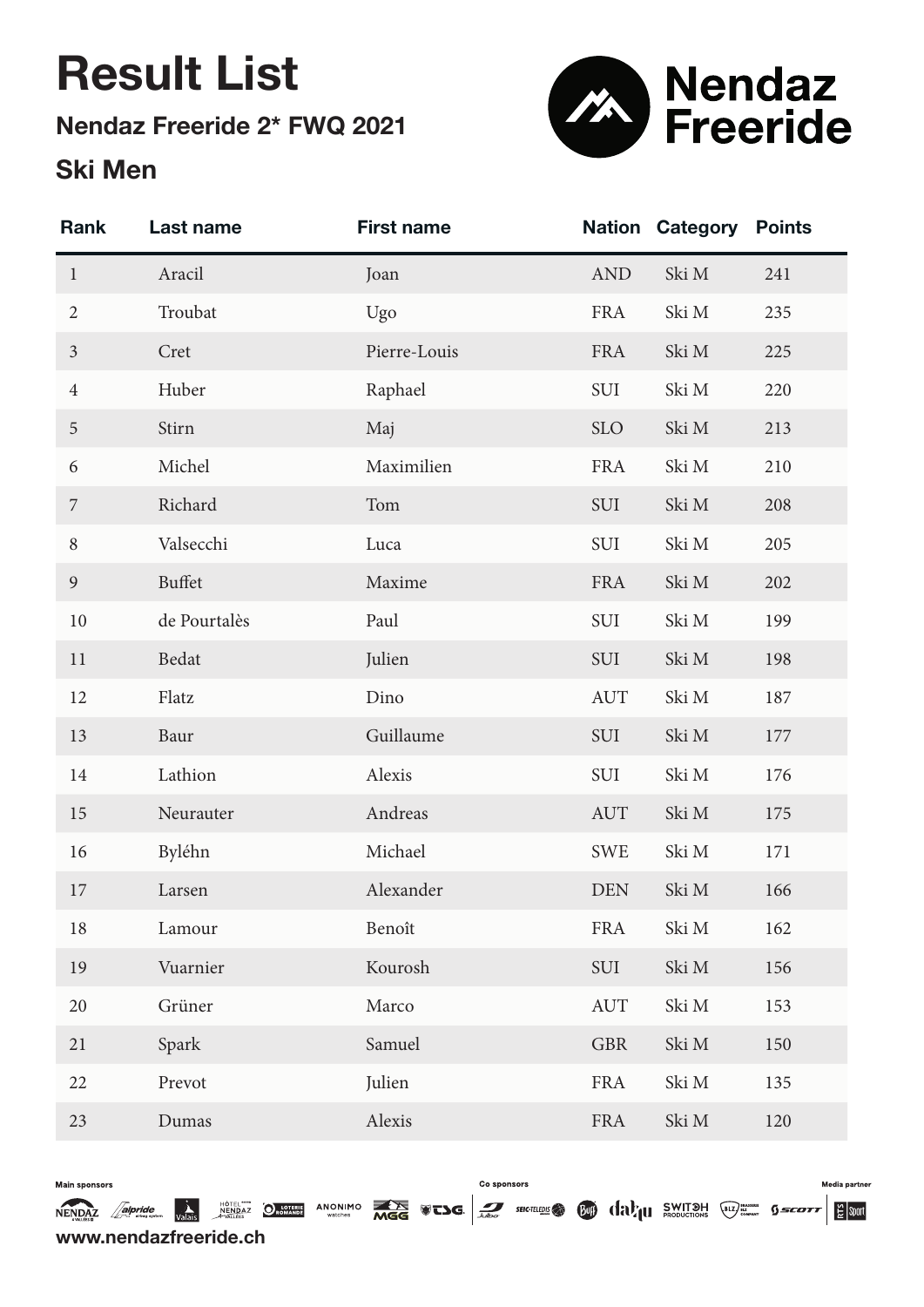# Result List Nendaz Freeride 2\* FWQ 2021



| <b>Rank</b> | Last name       | <b>First name</b> | <b>Nation</b> | Category | Gender     |
|-------------|-----------------|-------------------|---------------|----------|------------|
| 24          | Haglund         | Gustav            | <b>SWE</b>    | Ski M    | 105        |
| 25          | <b>Burrowes</b> | Rafferty          | <b>GBR</b>    | Ski M    | 90         |
| 26          | Dumax-Baudron   | Yann              | <b>FRA</b>    | Ski M    | 66         |
| 27          | Miazza          | Gilles            | SUI           | Ski M    | 63         |
| 28          | Kobler          | Kevin             | SUI           | Ski M    | 41         |
| 29          | Rol             | Guillaume         | SUI           | Ski M    | 15         |
| 38          | Koudelka        | Daniel            | <b>CZE</b>    | Ski M    | <b>NS</b>  |
| 38          | Baturo          | Bartosz           | POL           | Ski M    | <b>NS</b>  |
| 38          | <b>Boisset</b>  | Sylvain           | <b>FRA</b>    | Ski M    | <b>NS</b>  |
| 38          | Ulivi           | Arnaud            | SUI           | Ski M    | <b>NS</b>  |
| 38          | Dentan          | Paul              | SUI           | Ski M    | <b>NS</b>  |
| 38          | Biedermann      | Maé               | SUI           | Ski M    | <b>NS</b>  |
| 38          | Henau           | Grim              | <b>BEL</b>    | Ski M    | <b>NS</b>  |
| 38          | Pastore         | Giacomo           | <b>ITA</b>    | Ski M    | <b>NS</b>  |
| 38          | Bühler          | Joël              | SUI           | Ski M    | <b>NS</b>  |
| 41          | Govaerts        | Maarten           | <b>BEL</b>    | Ski M    | <b>DNS</b> |
| 41          | Gachet          | Tom               | <b>FRA</b>    | Ski M    | <b>DNS</b> |
| 41          | Perret          | Valentin          | <b>FRA</b>    | Ski M    | <b>DNS</b> |

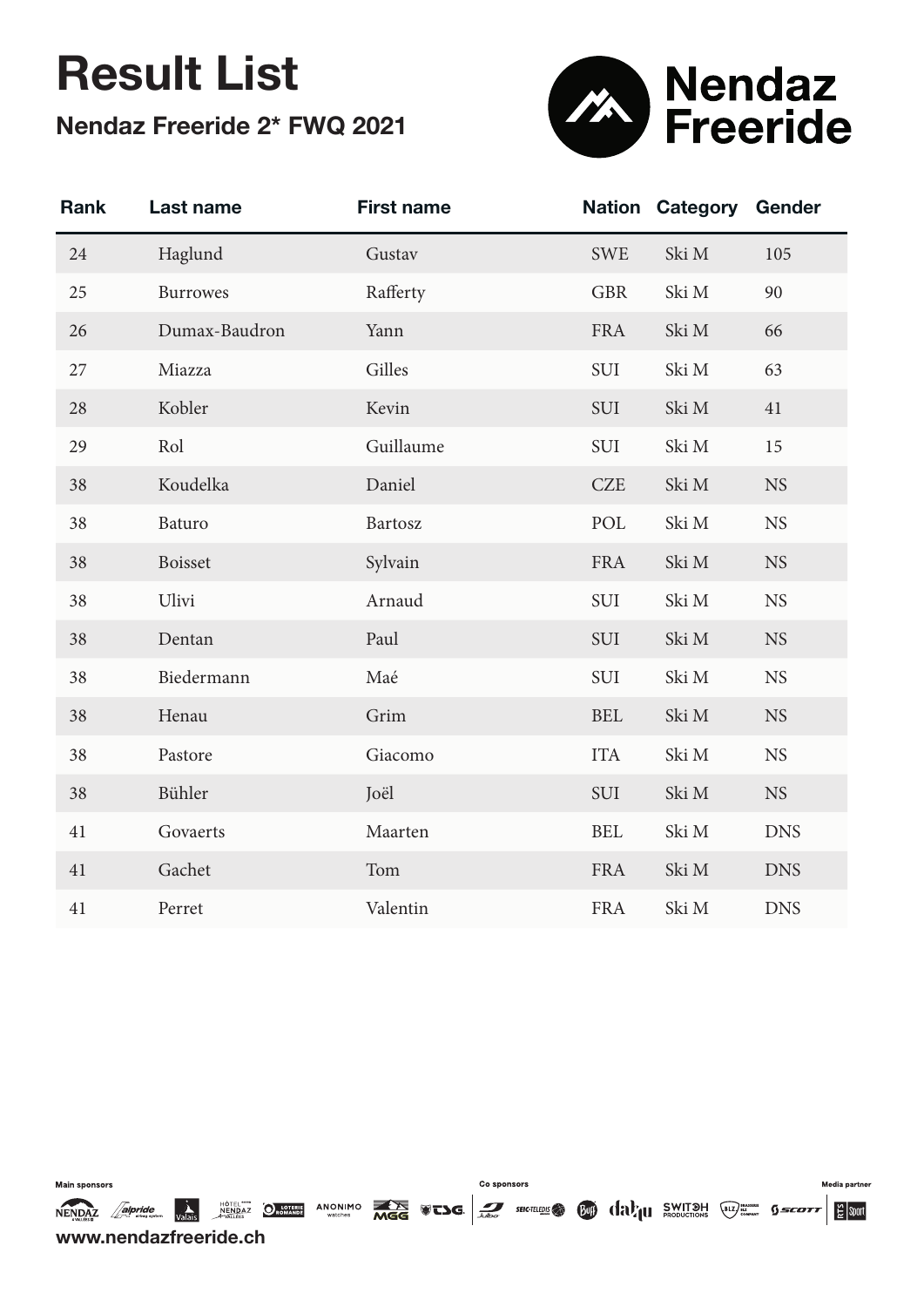# Result List

## Nendaz Freeride 2\* FWQ 2021

### Snow Men



| <b>Rank</b>          | Last name              | <b>First name</b> | <b>Nation</b> | <b>Category</b> | <b>Points</b> |
|----------------------|------------------------|-------------------|---------------|-----------------|---------------|
| $\mathbf{1}$         | Nevens                 | Gilles            | <b>BEL</b>    | Snow M          | 241           |
| $\overline{2}$       | Bletton                | Gabriel           | <b>FRA</b>    | Snow M          | 234           |
| $\mathfrak{Z}$       | Robert                 | Marc              | SUI           | Snow M          | 222           |
| $\overline{4}$       | Bonzon                 | Yann              | SUI           | Snow M          | 205           |
| $\overline{5}$       | Meindl                 | <b>Niklas</b>     | SUI           | Snow M          | 199           |
| 6                    | De Feminis             | Camilo            | SUI           | Snow M          | 180           |
| 7                    | Benavides              | Ander             | <b>ESP</b>    | Snow M          | 171           |
| $\, 8$               | Lanjus                 | Philipp           | <b>AUT</b>    | Snow M          | 168           |
| $\mathfrak{g}$       | Goez                   | Nikolai           | <b>GER</b>    | Snow M          | 165           |
| 10                   | Giunchi                | Roman             | SUI           | Snow M          | 154           |
| 11                   | Aubert                 | Loïc              | SUI           | Snow M          | 145           |
| 12                   | Wiederkehr             | Robin             | SUI           | Snow M          | 143           |
| 13                   | <b>Bouvet Fournier</b> | Florian           | SUI           | Snow M          | 137           |
| 14                   | Leisi                  | Thomas            | SUI           | Snow M          | 131           |
| 15                   | Lamas                  | Dylan             | SUI           | Snow M          | 127           |
| 16                   | Gevaert                | Maarten           | <b>BEL</b>    | Snow M          | 126           |
| 17                   | Palmero                | Gregory           | <b>ITA</b>    | Snow M          | 123           |
| 18                   | Hendrickx              | Alessandro        | <b>BEL</b>    | Snow M          | 107           |
| 19                   | Henriot                | Florian           | SUI           | Snow M          | 106           |
| 20                   | Sesti                  | Tibor             | SUI           | Snow M          | 104           |
| 21                   | Pichel                 | Julien            | SUI           | Snow M          | 101           |
| 22                   | Gave                   | Samuel            | SUI           | Snow M          | 84            |
| 23                   | Mendez                 | Koggi             | SUI           | Snow M          | 80            |
| 24                   | De Vos                 | Lars              | <b>BEL</b>    | Snow M          | $77\,$        |
| <b>Main sponsors</b> |                        | Co sponsors       |               |                 | Media p       |

NENDAZ Asipride Walais Nendaz Organis ANONIMO **ANTERNATION CONTRACTEDED** SECTELEDS ON CONTRACTED SWITCH GENETIC STREET ESTIMATED www.nendazfreeride.ch